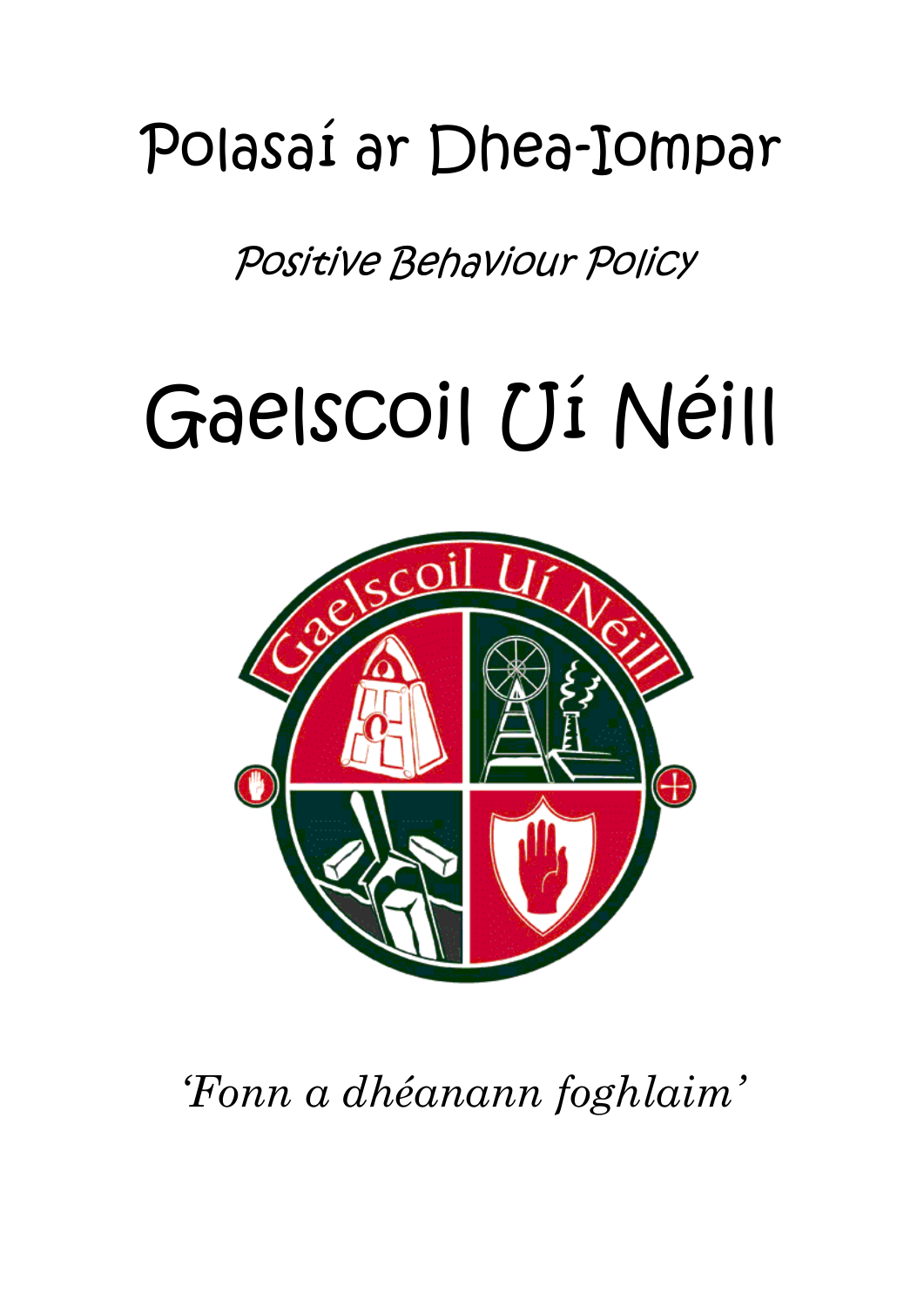# **Mission Statement**

The staff of Gaelscoil Uí Néill aims to provide a safe, caring environment in which pupils have the opportunity to reach their full potential, within an Irishmedium context.

The staff wishes to create a stimulating atmosphere in which both pupils and staff are happy and secure and in which they have every opportunity to grow and develop and to get the very best from their abilities.

# **Aims of a Positive Behaviour Policy**

The aims of the Positive Behaviour Policy are to:

- 1. to promote learning and teaching;
- 2. to enhance the pupils' self-esteem and encourage self-respect and respect for other;
- 3. to encourage pupils to develop independence by accepting responsibility for their own behaviour;
- 4. to promote self-discipline and self-control;
- 5. to develop interpersonal skills that will help pupils to work cooperatively, solve problems, develop relationships and resolve conflict appropriately;
- 6. to acknowledge and reward good behaviour.

# **Pupils' Rights and Responsibilities**

#### **Rights**

Pupils have the right to:

- feel safe
- benefit from learning opportunities
- work in a calm, positive environment
- be listened to, to clarify a point, at an appropriate time

## **Responsibilities**

To gain these rights, pupils have certain responsibilities, these include:

- the responsibility to arrive in class punctually and prepared for work
- the responsibility to be well-organised for every lesson
- the responsibility to be well-mannered
- the responsibility to show respect for every child, every person and school property
- the responsibility to take care of each book and resource that they use in school

## **Teachers' Rights and Responsibilities**

#### **Rights**

Teachers have the right to be able to teach effectively, free from unnecessary hindrance and with the co-operation of everyone involved.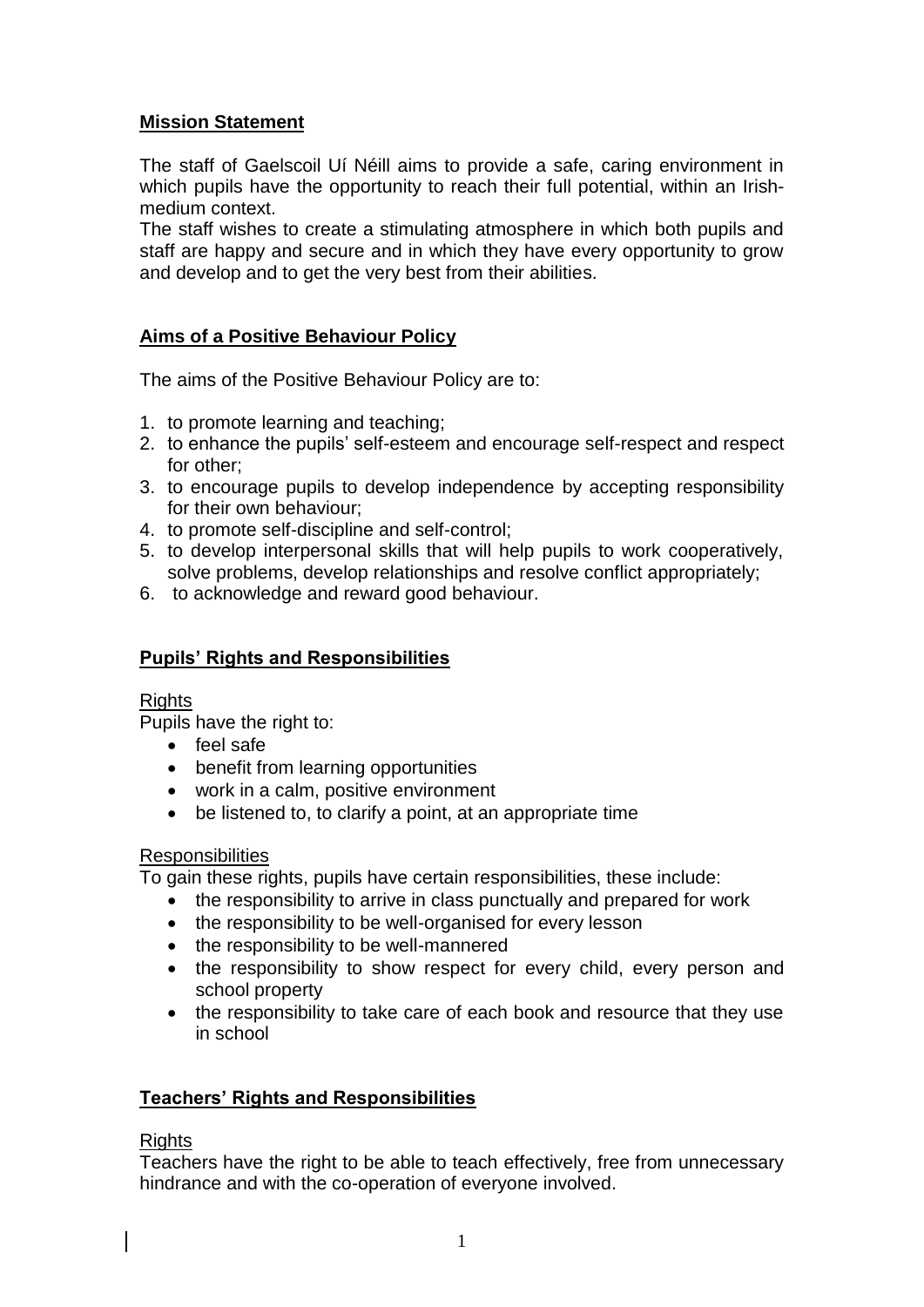# **Responsibilities**

To gain these rights, teachers have a responsibility to:

- be well-prepared
- be punctual
- be neat and tidy in appearance
- be well-mannered
- be enthusiastic
- be calm
- be suitably prepared before all outings/trips

Teachers should refrain from using a mobile phone during teaching time.

# **Parents' Rights and Responsibilities**

## **Rights**

Parents have a right to:

- a safe, caring environment for their child
- a broad and balanced curriculum for heir child
- receive regularly updated information on their child's academic progress and behaviour
- have their child's work planned, corrected and assessed on an ongoing basis

#### **Responsibilities**

To gain these rights, parents have a responsibility to:

- ensure that their child wears a school uniform and a coat when appropriate
- make all reasonable attempts to ensure punctuality, attendance, good sleep patterns, hygiene and good behaviour
- ensure that homework is monitored and completed and signed
- read with their child on a regular basis, this is particularly important in Irish-medium education
- avail of information about the school
- share information about their child medical, illness, confidentiality, access to child, changes in family circumstances, concerns about a child
- attend meetings to discuss their child's progress and behaviour
- attend curriculum meetings

## **General Rules**

- Pupils must wear school uniform every day.
- Mobile phones are not permitted.
- Pupils are only allowed to wear watches and stud earrings.
- Pupils should walk quickly from one area to another during transition periods.
- Only fruit/water is permitted at break time
- Pupils are encouraged to bring a bottle of water to drink during the day.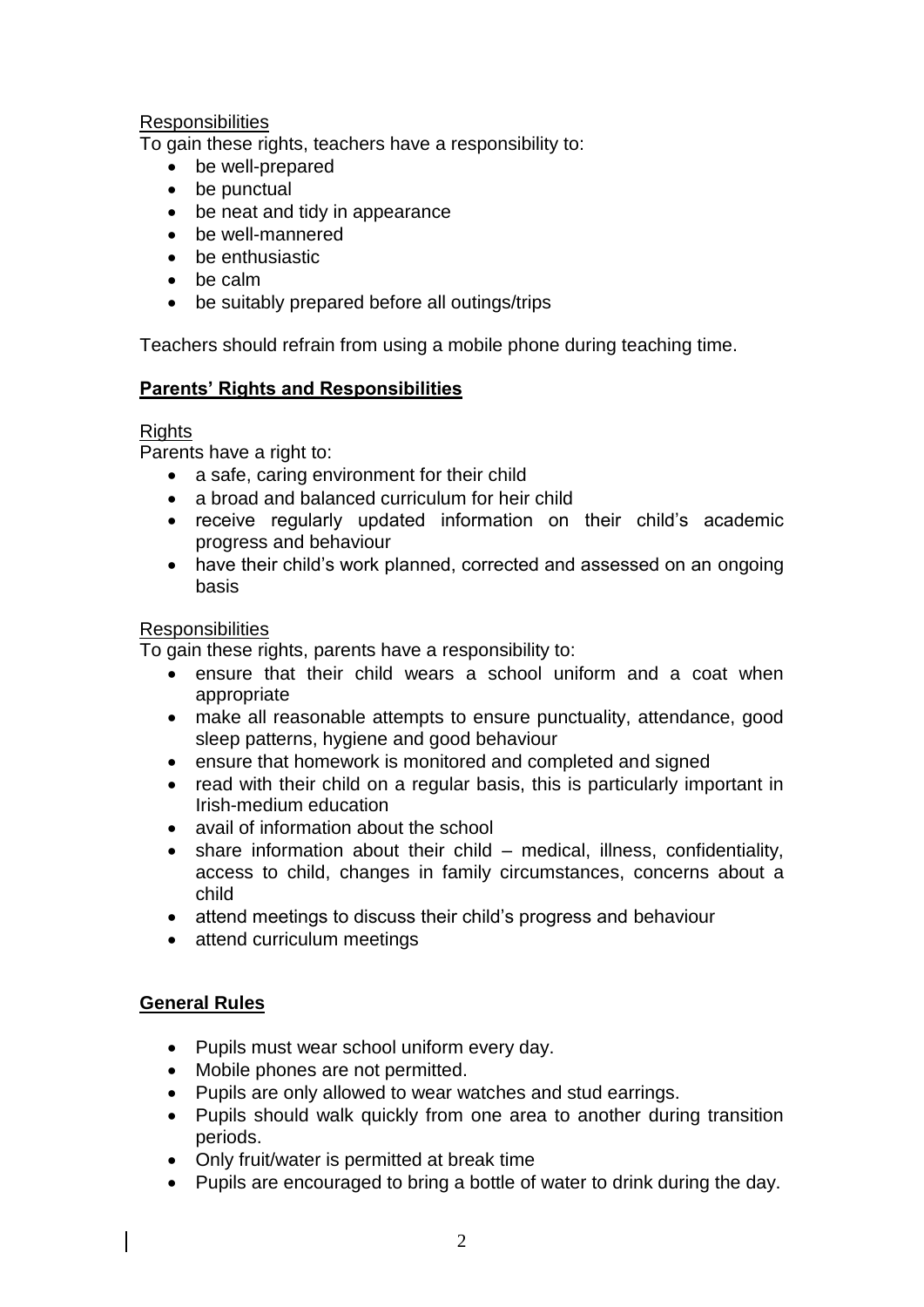# **Rules in Key Stage 1**

In the classroom, pupils must:

- be quiet when asked;
- do their best to work independently:
- put up their hand when they have a problem;
- have respect for school equipment.

In the playground, pupils must:

- wear a coat in cold weather:
- not leave the playground without permission;
- play gently with other pupils;
- $\bullet$  keep away from the fence and steps.

In the lunch hall, pupils must:

- sit quietly when the bell is rung;
- $\bullet$  put rubbish in the bin;
- listen to and obey the supervisors;
- not run.

In the toilet, pupils must:

- flush the toilet, wash and dry their hands;
- keep the toilets clean;
- report any problem to the teacher.

On the bus, pupils must:

- wait in line with the teacher who is on duty;
- sit quietly and fasten the seat belt;
- keep bags and boxes closed;
- not speak to the driver without a good reason.

At the swimming pool, pupils must:

- wait in line:
- always walk, one behind the other;
- change clothes as quickly as possible:
- always follow the teacher's/coach's instructions.

On a school trip, pupils must:

- always stay with the guide
- obey all rules/instructions given by teacher/supervisor/instructor
- not bring valuable items without permission.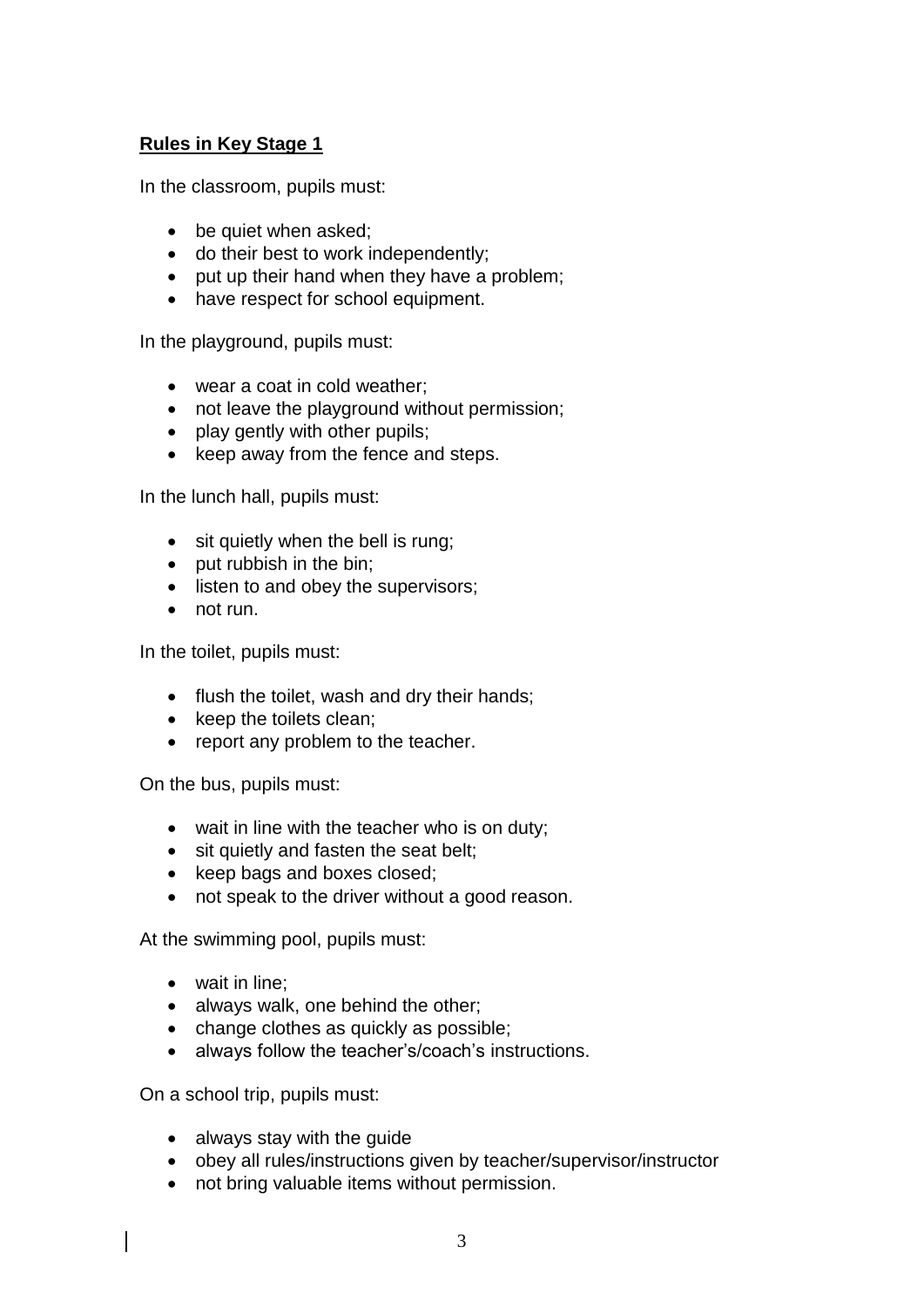# **Rules in Key Stage 2**

In the classroom, pupils must:

- have respect for schoolbooks and equipment;
- keep their own places neat, their tables clear with the chair placed on the table at the end of the day;
- place books and equipment in the correct places;
- be well-organised for every lesson, with necessary books and sharpened pencil;
- be independent, mature and well-mannered when working.

In the yard, pupils must:

- wear a coat when it is cold;
- think about others in the class, be friendly and kind
- not leave without permission:
- always avoid rough behaviour;
- always show a good example to younger children;
- keep away from the fence and steps;
- ask a teacher/supervisor to stand at the gate when getting the ball;
- ask permission from supervisor before coming to office.

In the lunch hall, pupils must:

- listen to, respect and obey the supervisors;
- be quiet when the bell is rung;
- $\bullet$  keep their place as clean as possible;
- always ask permission to leave the hall;
- not run or misbehave:
- show good example to younger children.

In the toilets, pupils must:

- flush the toilet:
- wash and dry hands;
- return to the classroom quickly;
- $\bullet$  keep the toilets clean and put wet towels in the bin;
- tell a teacher if there is no soap or towels.

After school and on the bus, pupils must:

- wait in line after school with their teacher;
- wait in line until their parent/carer arrives;
- walk to the bus or to their parents when given permission;
- respect the driver and the supervisor;
- put on the seatbelt before the bus starts: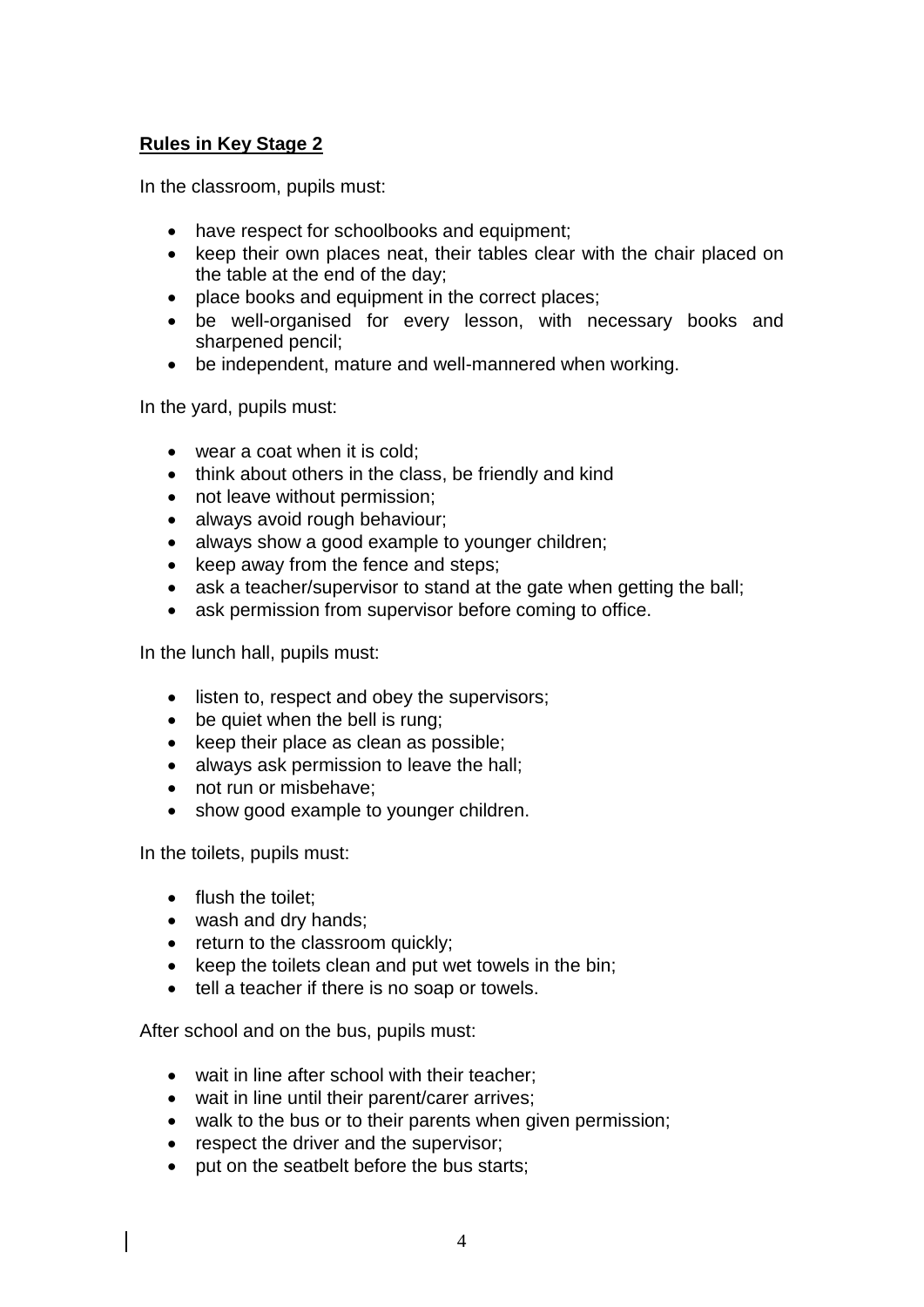• think about safety.

At the swimming pool, pupils must:

- line up in the correct place when waiting to go to an returning from the swimming pool;
- bring the correct equipment;
- form a line at the bus and enter the bus one at a time;
- change clothes as quickly as possible;
- listen carefully to the teacher's/coach's instructions;
- show a good example outside school.

On a school trip, pupils must:

- be aware of the dangers on a journey e.g. traffic, water, strangers, stairs, animals
- ensure that parents are informed and permission slips returned;
- stay with the person leading the group;
- listen carefully to all rules and instructions;
- behave on the bus:
- show a good example.

# **Rewards and Privileges**

In Gaelscoil Uí Néill, we use a variety of strategies to promote positive behaviour. There are two types of rewards; material/non-material and group/individual.

To be effective, rewards must:

- follow immediately;
- be realistic:
- be applied consistently;
- be awarded by a person who carries prestige.

Social rewards:

- a quiet, encouraging word;
- a public word of praise in class or assembly, giving reason for praise;
- sign (thumb up):
- display of work:
- award from another teacher/Principal;
- oral/written communication with parents.

## Material Rewards

- special prize (e.g. pencil)
- stickers/stars
- happy face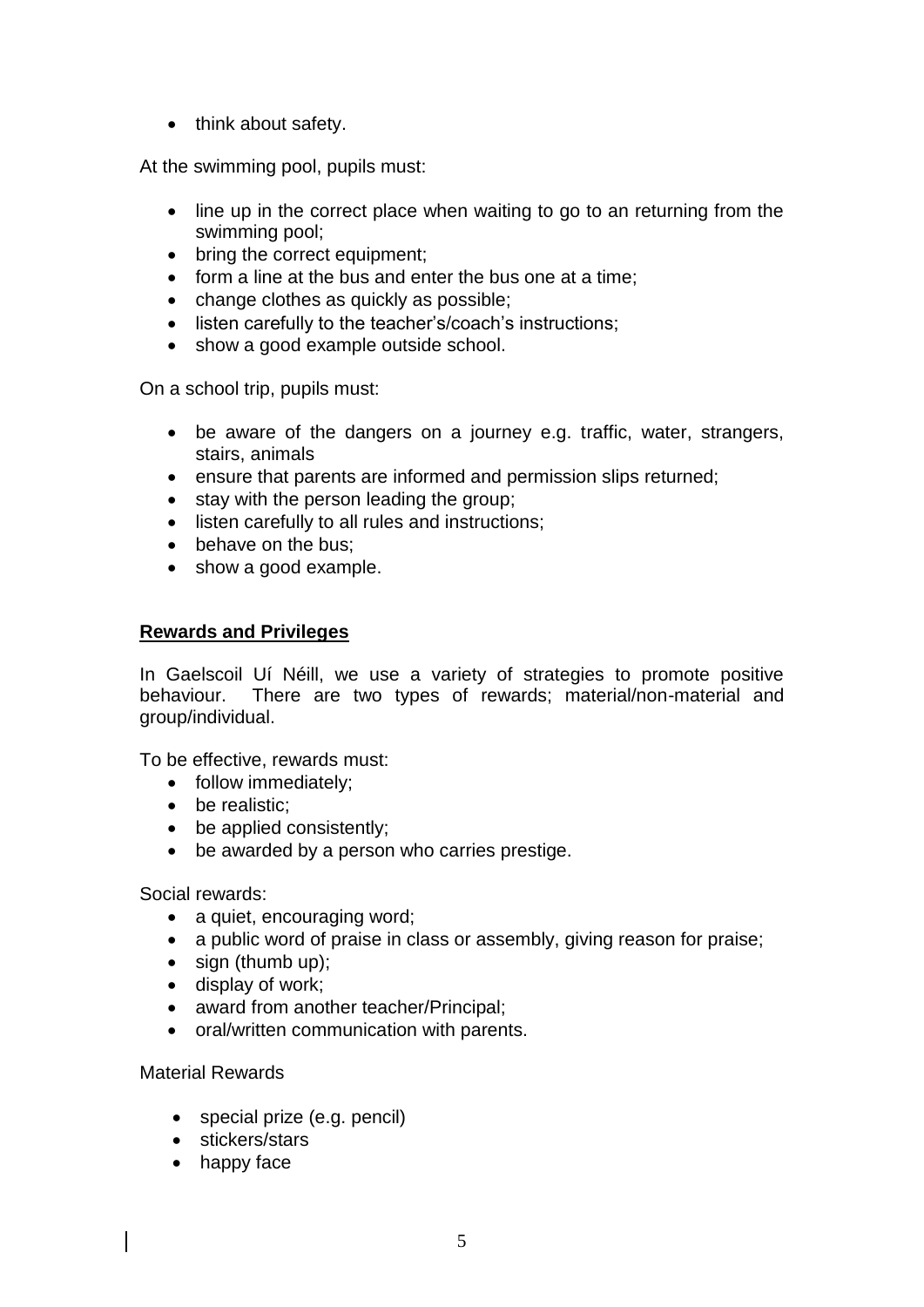• if sweets are to be given as rewards, permission must be sought from the parents and Principal.

Honour Rewards

- positive marking comments in the exercise book;
- certificates/pen for different aspects of school life (Scoláire / Gaeilgeoir na Seachtaine)
- Medals on Prize Day

# Privileges

- extra time on a preferred activity
- position of responsibility

# **Sanctions**

In Gaelscoil Uí Néill, we avoid sanctions when support strategies will suffice. When considering or applying sanctions, the teacher must:

- $\bullet$  ensure that the pupil understands what he / she is in trouble for;
- establish that he/she understands that the behaviour is unacceptable;
- help the pupil understand the effect his/her behaviour has on others;
- discuss and provide strategies for the child to avoid the same situation in the future;
- not threaten the child with punishments that cannot be carried out;
- not punish a class or a group because of the actions of an individual.

The range of sanctions include:

- praising another child who is obeying the rules when a child is disobeying them, ensuring that he/she understands why the other child is being praised;
- changes in seating arrangements;
- a calm, verbal reprimand;
- asking a child to apologise/write a short note of apology;
- asking a child to stand aside for a time while an adult finds out what has happened or diffuses the situation;
- withdrawal of privileges play at break time (swimming, music and PE are not privileges but aspects of the curriculum)
- writing activities to be done at home or in school during a time when the rest of the class is engaging in an activity that is perceived to be enjoyable;
- behaviour/report book
- referral to the Principal
- when a child's behaviour is making unreasonable demands on the teacher's time and affecting the learning environment, a child may be sent to the Principal's class or the class of another teacher;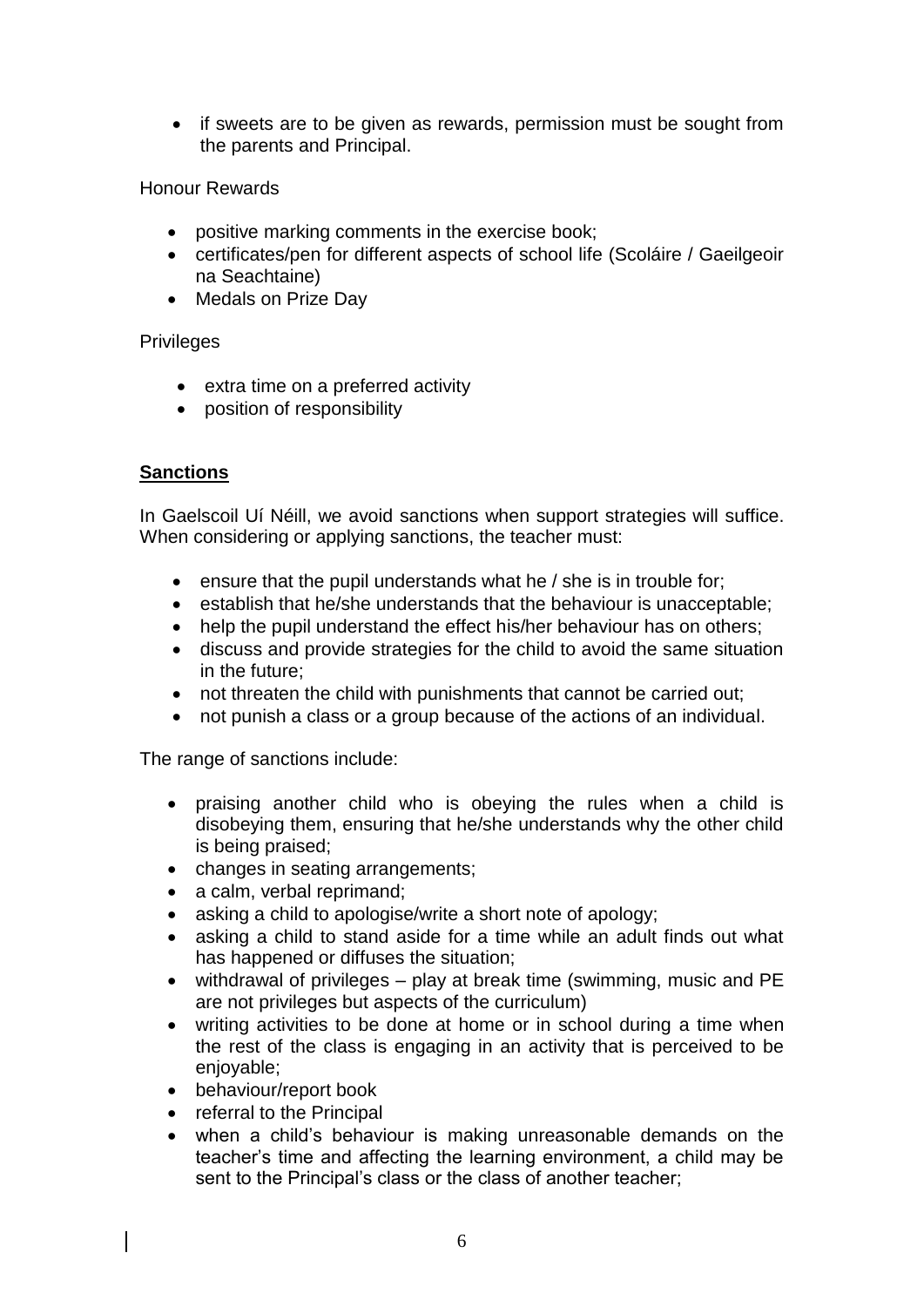- removal of the privilege to take part in after-school activities;
- contacting parents to inform of the pupil's behaviour, establishing a plan of action to resolve the difficulties;
- suspension (according to ELB Procedures)
- expulsion (according to ELB Procedures)

# **Social, Emotional and Behavioural Difficulties**

S*EBD is a condition in which behavioural or emotional responses of an individual are so different from his/her generally accepted, age-appropriate, ethnic or cultural norms that they adversely affect performance in such areas as self-care, social relationships, personal adjustment, academic progress, classroom behaviour or work adjustment*

*According to Guidance for Schools – Recording children with SEN (2006);*

- *Pupils with SEBD cover the full range of ability and continuum of severity*
- *Their behaviours present as a barrier to learning and persist despite the implementation of an effective school behaviour policy and personal/social curriculum and as such are considered to be long-term*
- *At the milder end of the continuum, pupils may have difficulties with social interaction, and difficulties working within a group or during unstructured times. They may have poor concentration, temper outbursts and be verbally aggressive towards peers and adults. Other pupils may experience similar signs of low self-esteem, underachievement and inappropriate social interaction but without outwardly challenging behavioural outbursts. They may be withdrawn, quiet and find it difficult to communicate.*

Where a pupil has been identified with persistent social, emotional or behavioural problems, it may be deemed necessary and appropriate to record the pupil on the Special educational Needs Register and follow the five-stage approach on the identification and assessment of special educational needs. With regard to specific behavioural difficulties, advice can be sought from the Behaviour Support Team on an anonymous basis at stages 1 and 2, while stages 3 – 5 may result in a specific referral to the Behaviour Support Team. All staff are aware of the Good Practice Guidelines (for schools to meet the Special Educational Needs of pupils at the school based stages of the code of practice) and the Special Educational Need Resource File (to support children with Special Educational Needs).

## **Use of Reasonable Force and Safe Handling**

#### Defusion and De-escalation

Reasonable force and the safe handling of pupils are only ever used as a last resort. All efforts are made to deal with incidents involving aggressive or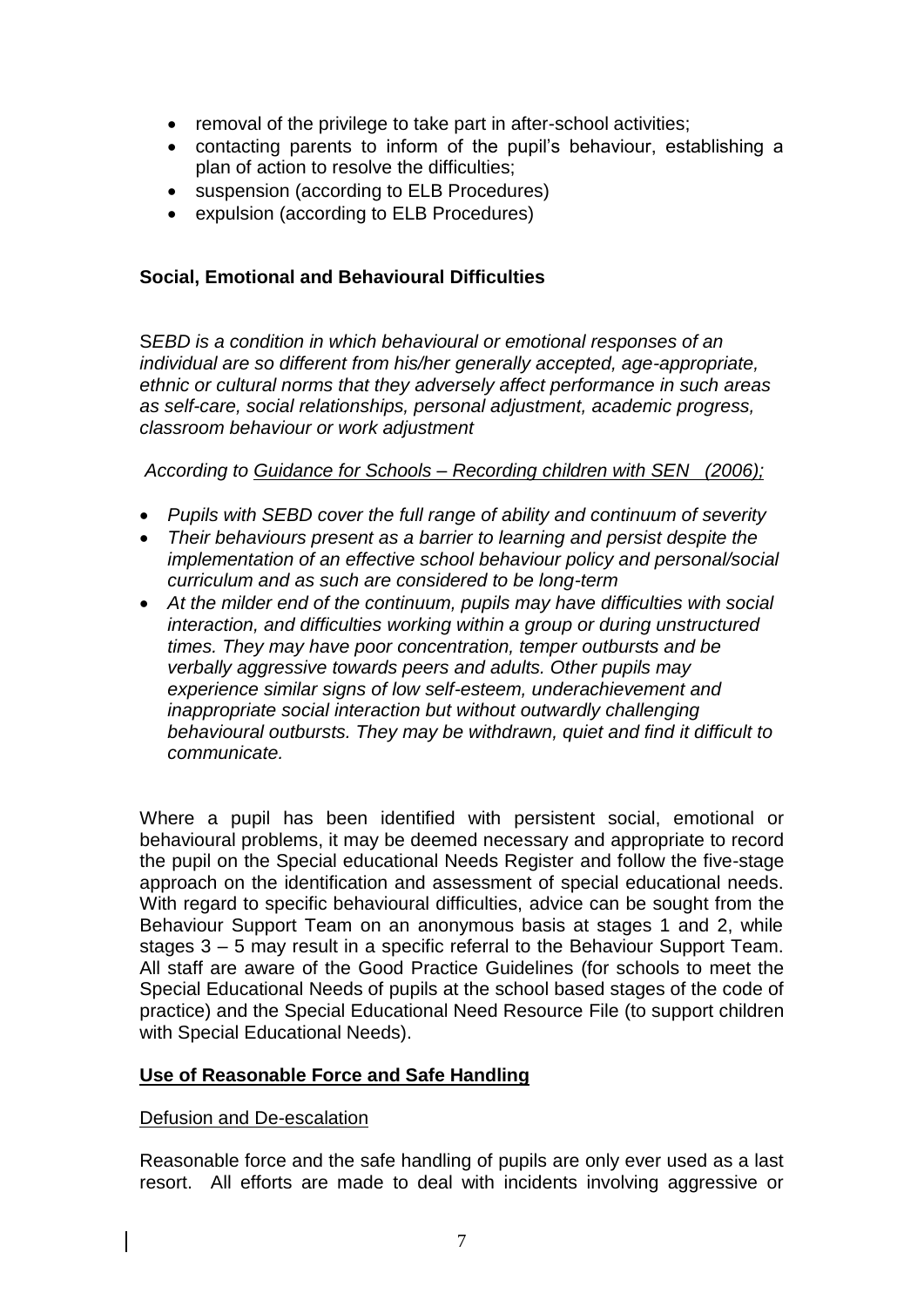confrontational behaviour without recourse to the use of force. Defusion and de-escalation strategies are used to prevent or reduce the impact of confrontations or aggression. They are most useful as soon as the teacher identifies early warning signs or triggers which indicate that a problem is likely to develop. Examples of such defusion strategies include:

- Interruption: the teacher interrupts the undesirable behaviour:
- Redirection: the teacher redirects the pupil to an acceptable task;
- Distraction: the teacher tries to distract the pupil's attention to something else;
- Humour; the teacher tries to lighten the situation by introducing humour;
- Ignoring; the teacher chooses to tactically ignore the behaviour;
- Slow Down approaches: the teacher talks in a slow, deliberate voice using calming gestures to manipulate the responses of the individual and to slow down the pace of the interaction.

In general terms, staff will seek to interrupt, re-direct and praise appropriate behaviour.

If, however, these strategies do not succeed in defusing the situation, the teacher will seek to de-escalate the situation and will draw from the following approaches:

- keep the emotional temperature as low as possible and address the pupils calmly and quietly;
- use the pupil's first name frequently;
- maintain eye contact with the pupil, but avoiding staring as this may be perceived as being confrontational;
- avoid any sudden gestures or movements which might be interpreted as aggressive;
- do not humiliate or exact public retribution from the pupil and, if possible, enable him/her to withdraw graciously without losing face;
- identify in advance reliable members of the class who may be sent to summon help;
- Assertive 'I' messages speak in terms of 'I' or 'me' to describe how the behaviour is having an impact and describe the unacceptable behaviour in a non-blameful way, assigning concrete, tangible effects of the behaviour. For example: "If you shout at me or keep interrupting me, I can't do my job properly, and that is unfair to the other pupils in the class, and we all get annoyed."
- Broken Record Technique continually repeat the initial instruction/request;
- Active Listening listen specifically to what the pupil is saying and respond in a way that shows that his concerns are being taken seriously; and
- Acknowledge the Anger  $-$  try to empathise with the pupil and show that genuine efforts are being made to resolve the problem.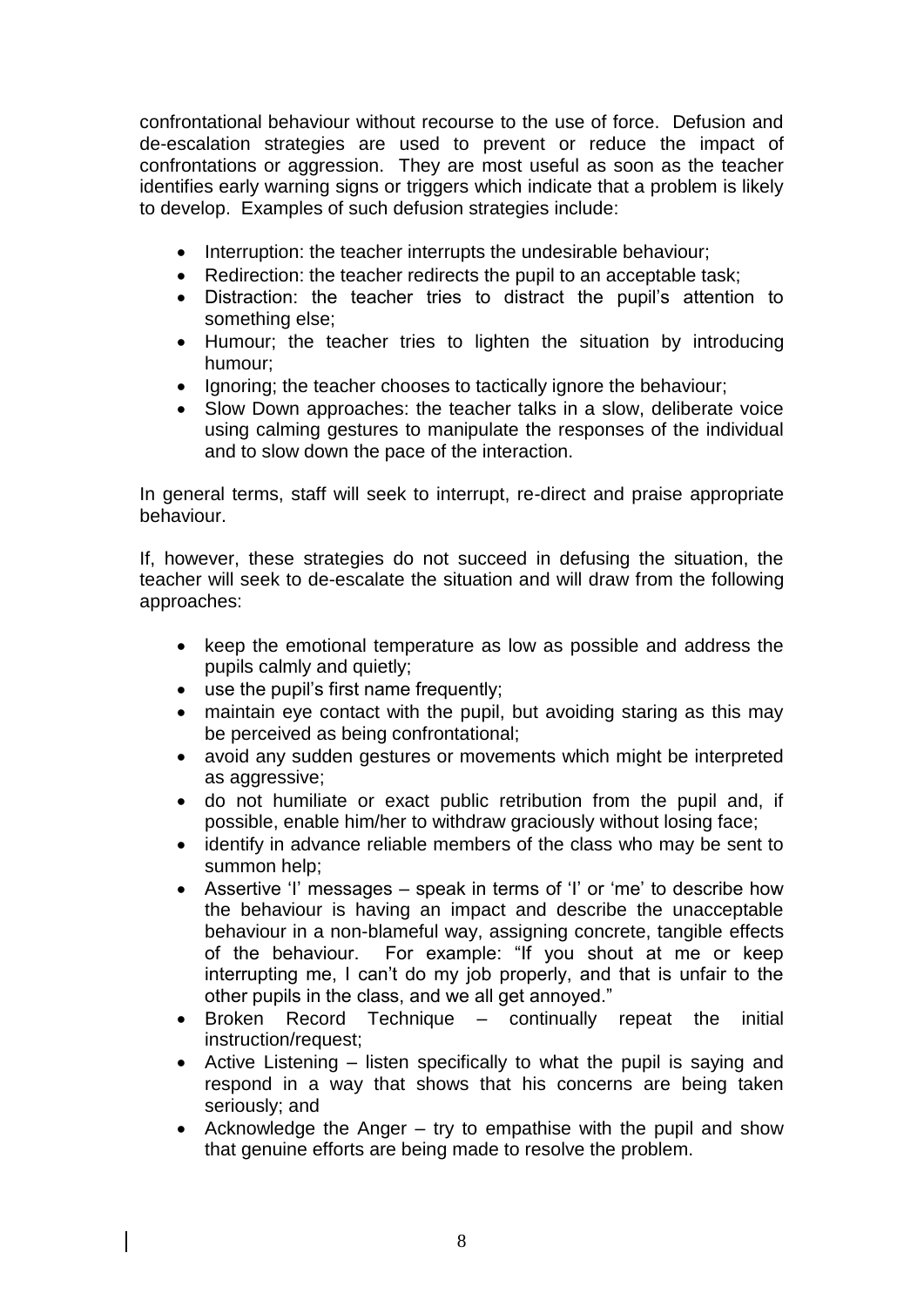# Reasonable Force and Safe Handling

The responsibility of staff in dealing with a potentially aggressive pupil is always to safeguard the other pupils and themselves, and also to consider the safety of the offending pupil. It may be necessary to use reasonable force/safe handling on a pupil, in order to protect all concerned, including the pupil himself/herself, and to avoid damage to school property.

All members of staff are aware of the *Regional Policy on Reasonable Force and Safe Handling* and comply with its guidelines and are aware that reasonable force is only ever used as a last resort in order to safeguard all involved. Parents will be informed immediately in the event that Reasonable Force is deemed necessary and appropriate and that all other strategies have been exhausted.

In the event that Reasonable Force is used, the details are will be recorded effectively by all involved and both pupil and staff will have the opportunity to be de-briefed.

# **Links with Other Policies**

Our policy for positive behaviour is closely linked with other policies:

- Pastoral Care
- Child Protection
- Ant-Bullying
- Special Needs
- DENI guidelines on the Use of Reasonable Force in Schools

## **Involvement with Outside Agencies**

Gaelscoil Uí Néill works closely with the following organisations:

- Education Welfare Office:
- Educational Psychology Service;
- Behaviour Support Team; and
- Children Order Team

## **Working with Parents**

To ensure effective learning in a bilingual setting, we depend on parental cooperation and on-going support. We enlist parents' help regularly and offer different strategies to promote good behaviour at regular meetings and when necessary. Parents will be contacted at an early stage if there are serious concerns about their child's behaviour.